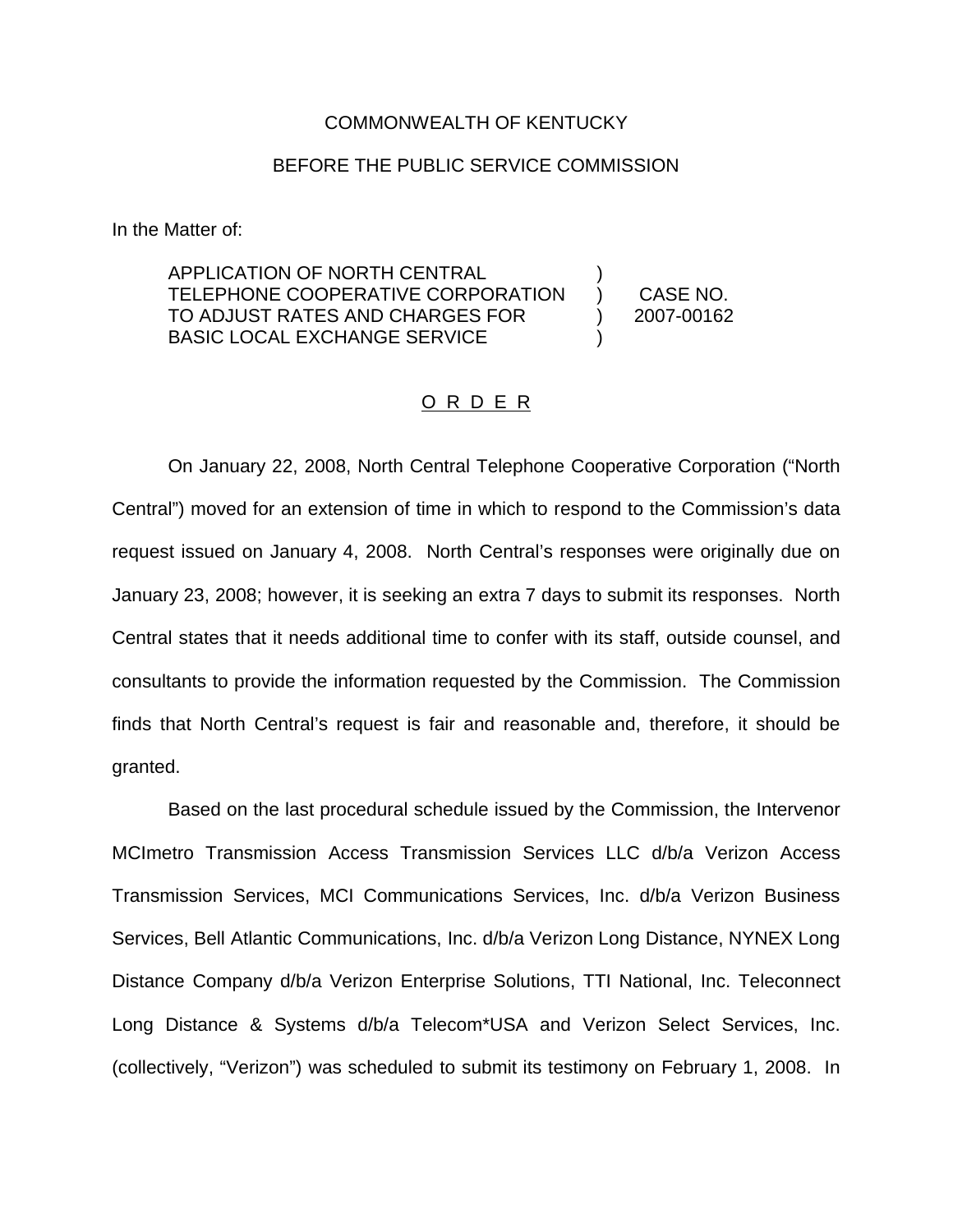light of the additional time being given to North Central to submit its responses, the Commission finds that Verizon should also have additional time to review the responses and submit its Intervenor testimony.

The Commission, being sufficiently advised, HEREBY ORDERS that:

1. North Central's motion for an extension of time to respond to the Commission's data request is granted.

2. Upon the Commission's own motion, Verizon shall also be granted additional time to submit Intervenor testimony.

3. The parties shall abide by the amended procedural schedule set forth in Appendix A, attached hereto and incorporated herein, unless otherwise ordered by the Commission.

Done at Frankfort, Kentucky, this 25<sup>th</sup> day of January, 2008.

By the Commission

Commissioner Clark Abstains.

ATTEST:

**Executive Director**